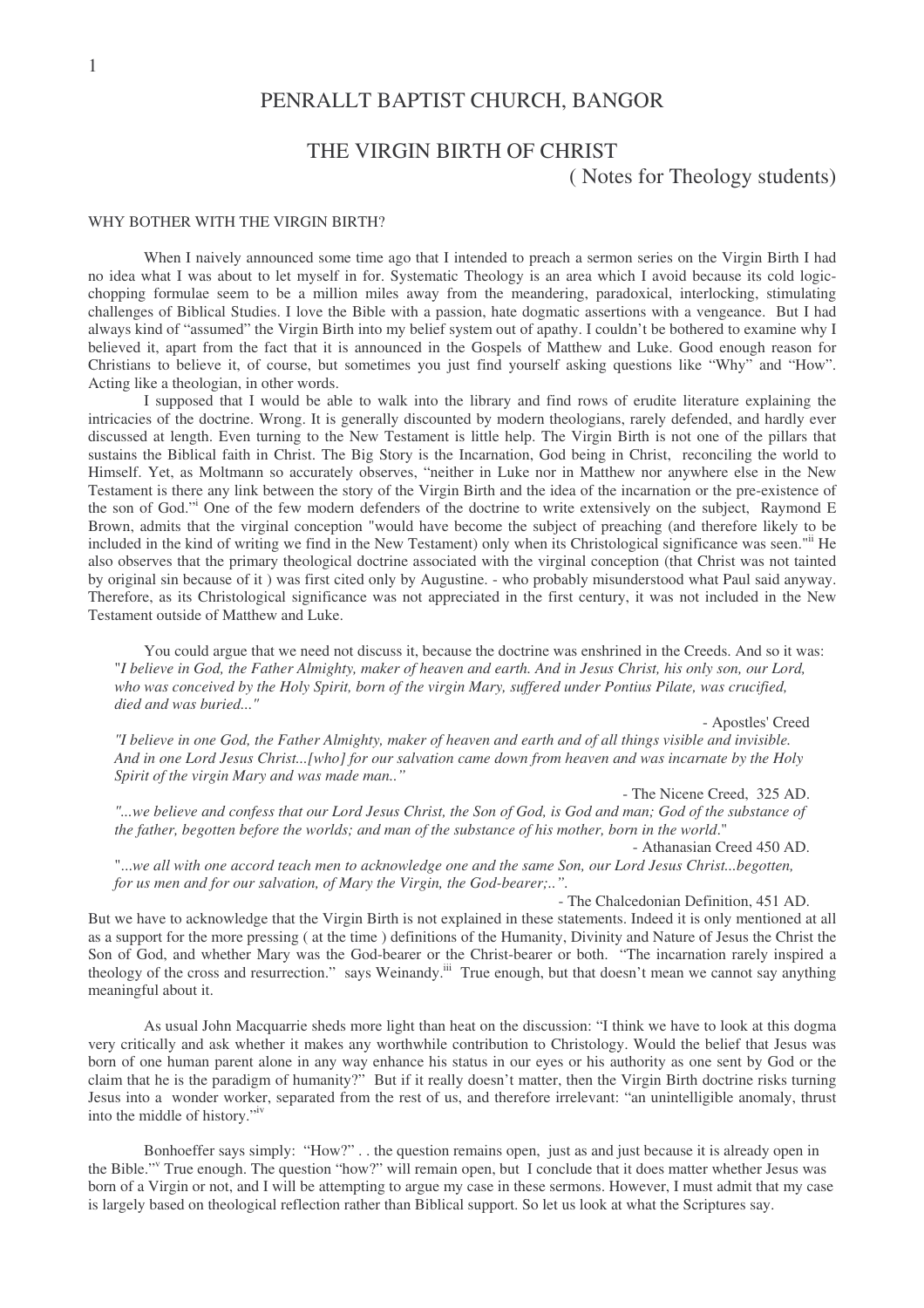# WHAT IS THE SCRIPTURAL SUPPORT?

Matthew and Luke both state unequivocally that Mary was a virgin when she conceived her child. For many Christians, no more needs to be said. Is Brown correct to affirm that the authors of the two Gospels would have included the stories because they saw the theological significance of the miracle? Or did they just include them because they happened to be true? We do not know for sure, but one assumes that the stories formed part of early Christian sermon material, and were, therefore, applied to the Incarnation in some way. But how did they apply it?

Paul makes no theological statement about the Virgin Birth. Indeed, many theologians argue that as he was writing at an early date he had not even heard the story. Matthew and Luke are detailing a later doctrinal invention. I would argue against this because, firstly, we do not actually know when Matthew's Gospel was written. The current fashion among theologians to attribute a late date to it is precarious. One piece of ancient parchment dug out of the archaeology of Israel could lead to a scurry of revision, placing Matthew's Gospel at the chronological beginning of the New Testament. Secondly, there are theologians who say that Paul did know of the Virgin Birth. Wenham<sup>vi</sup> argues that Paul knew about it because:

a) Gal 4:4 (born of a woman, born under the Law) and Rom 1:3 (Davidic Sonship from the flesh Divine

- Sonship from the resurrection) suggest that he knows of the tradition;
- b) He only mentions the mother of Jesus, not the father;
- c) Jesus is referred to as "God's Son" suggesting a unique origin;
- d) Jesus' sinlessness would suggest some sort of a break from the Adamic line;
- e) In Gal 4:4, Rom 1:3 and hil *ginotai* means "come to exist" and is used instead of *gemao* "to be begotten."
- This analysis of the Greek is hotly disputed and I am not expert enough to offer an opinion.

Further documentation is scarce. Isaiah's prophecy that a "virgin will conceive and bring forth a child (7:14)"is much argued about. That Matthew derived his version from the LXX, seems to me to be assured, and that the word found there "parthenos" usually means virgin, I have no reason to dispute. But it did have other meanings in ancient Greek, and, frankly, I would never have associated the Isaiah passage to the birth of Christ were it not for Matthew's use of the text. I think that Schillebeechx' description of it as "reflection-citation . . . scriptural proof applied in retrospect to an already available Christian tradition."<sup>vii</sup> must be allowed to stand. In any scenario this text helps us very little, although it will still be thrown around as a proof-text by both sides in the prophecy-foretells-Jesus/no-itdoesn't apologetics debate. The Epistle to the Hebrews majors firmly on Jesus' solidarity with the human race, but does not explicitly mention the Virgin Birth. Peter's epistles link Jesus with us in death, rather than in birth.

In my sermons I will be looking in some detail at how Matthew and Luke treat the subject, so will not waste space repeating my ideas here. I will be pointing out the relevance of the choice of women in Matthew's genealogy and their links to Mary ( scandalous women whose sexuality had to be extensively overshadowed by their pious spirituality in the traditions of the rabbis ). I will argue that the scandal associated with Mary, the supposed illegitimacy of her child, is countermanded by Matthew's telling of the Virgin Birth which places her among the great, radical heroes of Old Testament heroines. Luke, meanwhile, chooses to major on her celibate, prophetic character. Viii

# DO WE NEED THE VIRGIN BIRTH?

J. Ratzinger argues that "according to the faith of the Church the Sonship of Jesus does not rest on the fact that Jesus had no human father: the doctrine of the Jesus's divinity would not be affected if Jesus had been the product of a normal marriage. For the Sonship of which faith speaks is not a biological but an ontological fact, an event not in time but in God's eternity." John Hick can ignore the Virgin Birth because ". . . the idea of divine incarnation is better understood as metaphorical than as literal- Jesus embodied, or incarnated, the ideal of human life lived in faithful response to God, so that God was able to act through him, and he accordingly embodied a love which is a human reflection of the divine love."<sup>x</sup> Most modern theologians seem comfortable with the thought that as the Early Church did not make much theological mileage from it, the Virgin Birth can easily be ignored as of no great significance.

# REASONS USED AGAINST THE VIRGIN BIRTH

### A) Modern Genetic Discoveries.

There is no doubt that contemporary understanding of human reproduction influences how we approach the Virgin Birth. Today we want to ask where the Y-chromosome came from to create the foetus, and indeed, whether the X-chromosomes came from Mary. "Biologically, either Mary provided the ovum for impregnation by the Holy Ghost and so contributed to her son's genetic inheritance, or she was simply a vessel containing and nourishing the divinely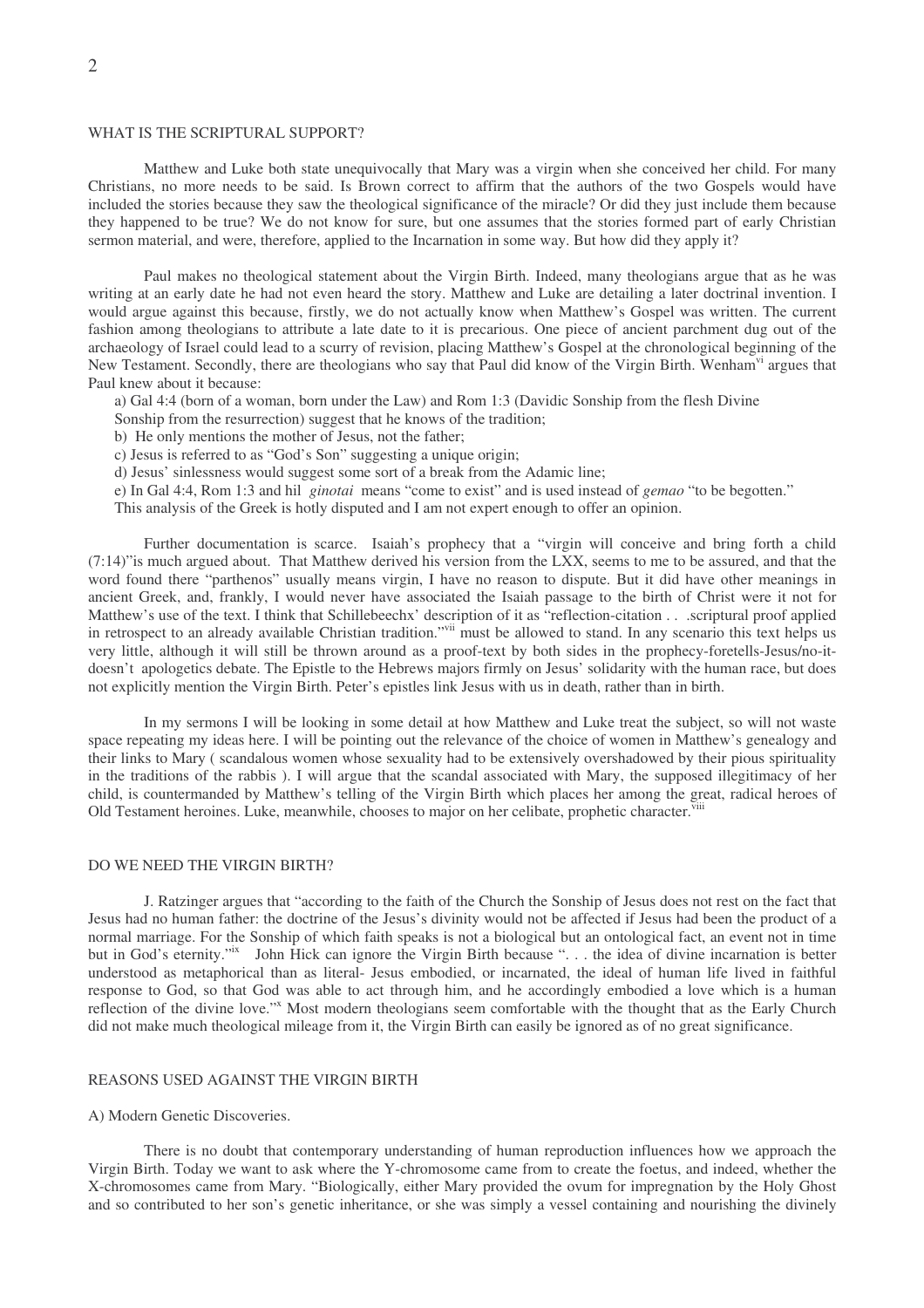implanted seed, that is, a surrogate mother."<sup>xi</sup> The more we understand the formation of human life the more we are drawn into explaining a miracle which had always been mysterious. It is ironic that the early church turned to the Virgin Birth as proof that Jesus was genuinely born and, therefore, human, while the modern church shies away from it for fear of a Jesus who is not genuinely human, genetically unlinked to us and our human ancestors. If he is not DNA of our DNA then he cannot be human. And if the foetus which grew inside Mary was " a 'special creation' *de novo* of exactly the type the so-called 'creationists' argue for" it produced an entity resembling a human being but not actually sharing in our evolved humanity."Xii

Yet we are still left with the fact that "the Son of God has become man without ceasing to be the God He ever was, and that after the Incarnation He is at work within space and time in a way that He never was before."<sup>xiii</sup> How God can become part of the world at such a space/time point while still being God in heaven/eternity challenges our philosophical view of the physical just as much as the Virgin birth challenges our physiological view.

#### B) Modern Feminist Doubts.

We should, it is argued, be careful because the Virgin Birth led, in church dogma, to an unscriptural adulation of virginity, and from being a religious sign to a moral doctrine incumbent on all. In history this led to female subjection and unhelpful asceticism.<sup>xiv</sup> I would hardly dare to disagree, although its misuse should not be used to judge its veracity. It has also be argued that the Virgin Birth devalues the sex act itself, something which God himself created for us to enjoy.<sup>xv</sup> And finally, it mythologizes a real mother with her every-day problems: "what does the Madonna with the child Jesus in her arms – "the Goddess and her hero" – have to do with the Jewish mother Miriam and her independent, self-willed son Jesus, who dissociated himself from her?"<sup>xvi</sup> Modern feminism is more likely to stress her suffering than her conceiving: "the suffering mother theme is archetypal of all human suffering."<sup>xvii</sup> Reason enough to diminish the importance of the Virgin Birth, but not enough to discount it.

#### C) The Virgin Birth as Pagan Myth.

This is still the most commonly put forward objection to the doctrine and argues that many pagan stories about the birth of gods and great men shrouded their birth in the mystique of Virgin Birth, as are other deities in world religions. Among them are : Romulus and Remus, fathered by Mars with Silvia, a Vestal Virgin; Buddha, born of the virgin Maya after the Holy Ghost descended upon her; the Egyptian God Horus born of the virgin Isis; Attis born of the virgin Nama; Adonis born of the virgin Myrrha; in India, the god Krishna born of the virgin Devaki; in Tibet Indra, in Persia, the god Mithra and Zoroaster all allegedly born of virgins. In fact a closer examination eliminates all of these because although the women involved may well have been virgins ( but not all were: for example Buddha's mother was recorded as being married, but childless), they conceived by having sex, usually with the god in disguise. The list is large and the arguments pretty tedious.<sup>xviii</sup>

Finally, it is worth pointing out that among others Origen, J. H. Newman, and Hugo Rahner turned the argument on its head by claiming that "God prepared the world for the greatest mystery of all, the Incarnation of his son, with a sequence of beliefs and creeds and symbols that foreshadowed it and thus made its acceptance easier."xix

### D) It is impossible

Discounting the pointless arguments about turkeys, sharks and other animals allegedly producing offspring by parthenogenesis, you end up with the argument that Virgin Birth requires a miracle, miracles do not happen, so the Virgin Birth did not happen. You can add a large number of Episcopalian Bishops to this list, as, for example, J.S. Spong, Episcopal Bishop of Newark, who wrote: "In time, the virgin birth account will join Adam and Eve and the story of the cosmic ascension as clearly recognized mythological elements in our faith tradition whose purpose was not to describe a literal event but to capture the transcendent dimensions of God in the earthbound words and concepts of first-century human beings."<sup>xx</sup> Obviously, if miracles cannot happen then neither can the Virgin Birth. (Can the universe happen without a miracle? Discuss.)

We must, however, challenge the assumption that it is only the modern mind which cannot accept the miracles. In this instance, Joseph's credulity was stretched beyond breaking point too. As C. S. Lewis puts it: "If St. Joseph had lacked faith to trust God or humility to perceive the holiness of his spouse, he could have disbelieved in the miraculous origin of her son as easily as any modern man; and any modern man who believes in God can accept the miracle as easily as Saint Joseph did."xxi

#### E) It is unnecessary.

Could an illegitimate Jesus still be the Son of God? This I think, goes to the heart of the question and is the only objection worth discussing at length. Paul and the New Testament turn to the miracles of Jesus and his resurrection to demonstrate the Son of God. Why they do not use the Virgin Birth as similar, explicit evidence is not clear. Given the comparatively private narrative of the Virgin Birth against the very public miracles and resurrection, there is no question that the latter would have been more powerful arguments in their day. It is also possible to argue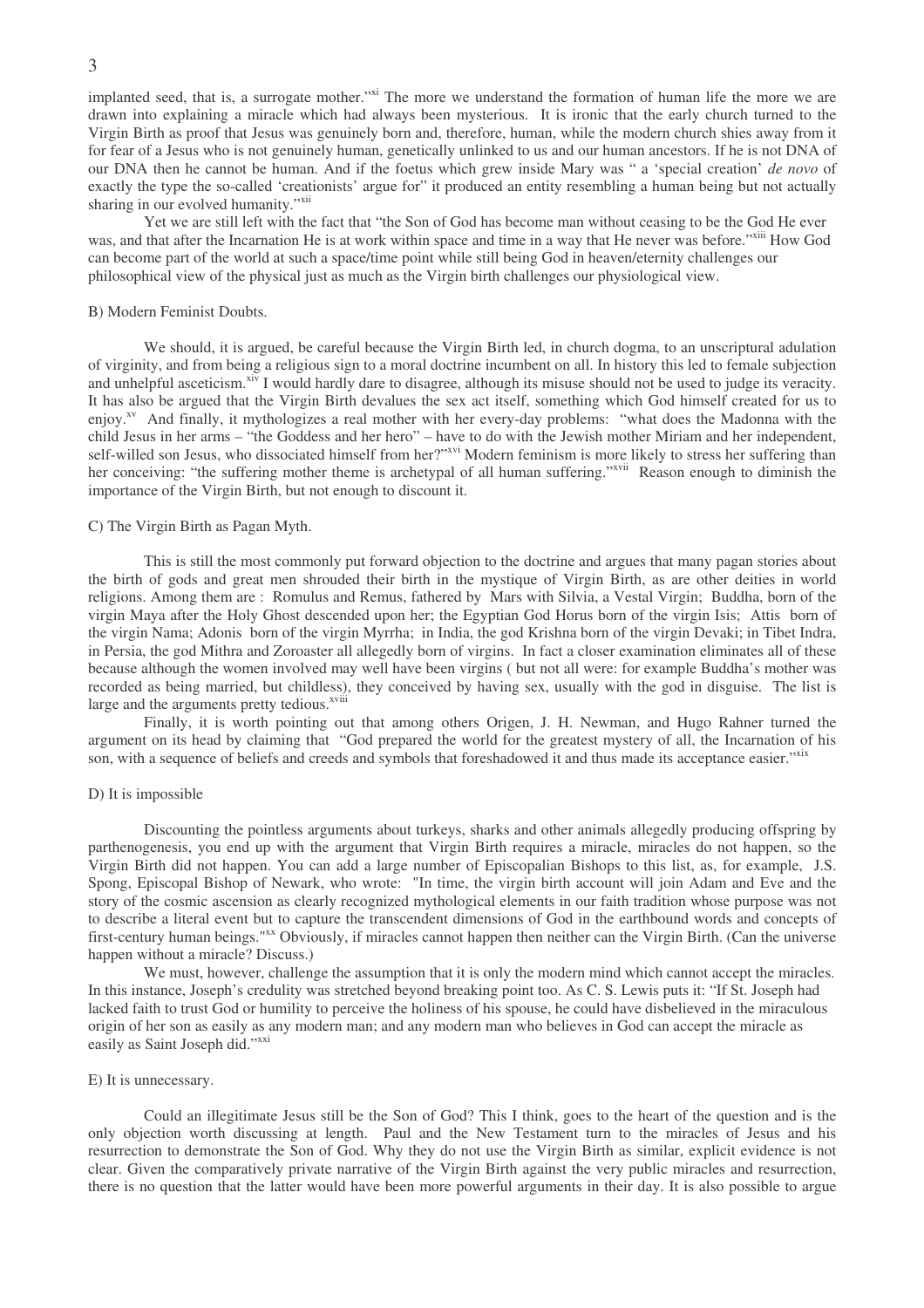that they did not use the Virgin Birth argument because it was too like the miraculous birth narratives of the pagan gods, although I shall reject this argument in the next section.

Some of the most stimulating discussion in the literature is based around the action of the Holy Spirit in the conception of Jesus. It is "not a question of gynaecology; it is a theme of Christian pneumatology."<sup>xxii</sup> Historically, we are given two choices for the action of the Spirit:

a) the patriarchal succession is broken off for the sake of the history of the promise (God is the father, the Holy Spirit offers the male seed and Mary is the mother ) or

b) "The motherly office of the Holy Spirit" in which God is the father, the Holy Spirit is the mother.

Origen, Jerome and the author of the *Gospel According the Hebrews* are three of the early Christian writings which took this line, and an heretical group appeared which held a trinity of Father, Son and Holy Virgin. Modern day proponents would suggest that the Virgin offers only a symbolic embodiment, and therefore the Virgin Birth can safely be described as mythical. It is the Holy Spirit who is the "great, virginal, life-engendering mother of the living."xxiii

There is no doubt that we have tended to stress the role of Mary almost to the exclusion of the Holy Spirit. Moltmann is correct to state that the Holy Spirit is the source of life, not Mary, but I beg to differ from his conclusion. For the Holy Spirit to have adopted the (illegitimately) fertilised ovum of Mary and Joseph hardly makes him to be the source of life. It seems to me that this is sailing dangerously close to the wind of adoptionism and, ultimately, diminishes the role of the Holy Spirit. I agree with Schillebeechx when he states that "Jesus owes his human existence in toto, his very being as man, to the Holy Spirit."<sup>xxiv</sup> However, I cannot agree with his deduction that we can, as a result, reject the historical truth of the Virgin Birth.

## WHY ADHERE TO TRADITION?

In a sense it is irrelevant to ask the question. If it happened, it happened. But the doctrine does smooth the way for other more important insights.

#### A) A Biblical Event.

The obvious inspiration for the Virgin Birth narratives are not some pagan myth, but the Old Testament angelic visitation narratives. Examples would be the promise to Abraham, the call of Moses, the call of Gideon, the birth of Samson. They are marked by:

- a) appearance of an angel
- b) reaction of fear
- c) announcement of miracle to occur
- d) human objection
- e) a sign is given<sup>xxv</sup>

Both Gospel authors have adopted this formula, thus placing the Virgin Birth firmly in the category of redemptive history. This is the way God intervenes when he is saving his people. The Virgin Birth's main theological significance, then, is not Christological but Salvific. For Matthew and Luke, the importance of the miracle is that it demonstrates continuity with the Old Testament, and places Jesus as the Messiah at the heart of God's ongoing dealing with his people. This does not mean that they did not perceive any Christological significance in the event, but rather that it did not fit the purpose of their Gospel accounts to mention it. Paul's Galatians 4:4 statement about the Messiah being born of a woman under the Law functions in the same way. Irenaeus was the first church father to take the doctrine up and reflect on it. Significantly, he points out the antithesis that just as through Eve's succumbing to the wiles of the devil, sin entered the world, so too through Mary's yes to the divine invitation salvation came to dwell among us. Again we find the event wrapped in Old Testament clothes.

#### B) A Divine-Human Union

In His book, *God was in* Christ, D. M. Baillie asks why did the Incarnation happen when it did? He answers that it could only have happened with a man sufficiently receptive to allow it.<sup>xxvi</sup> This fits well his basic Christological proposition that the Paradox of Grace is at the heart of the miracle. It is all of God yet, depends on our response to mercy: "if the life of our Lord is to be conceived as a truly human life subject to the hazards of all human life on earth, we must indeed say that the Incarnation of the Divine Word in Him was conditioned by His continual response." It is a Paradox of Grace: all of God, dependent on our reception of Mercy. Strangely, he does not pursue the Virgin Birth in the same light, although it would seem to fit his hypothesis well. The Incarnation occurred when it did because God used a devout young woman, whose response was essential, although the miracle was all by Grace. Mary's response to God mirrors that of her son. It celebrates our own dual nature – created an earthly animal and yet also in the likeness of God. It is this human cooperation with prevenient Grace which is the hope of our world and for which Creation groans awaiting a new order.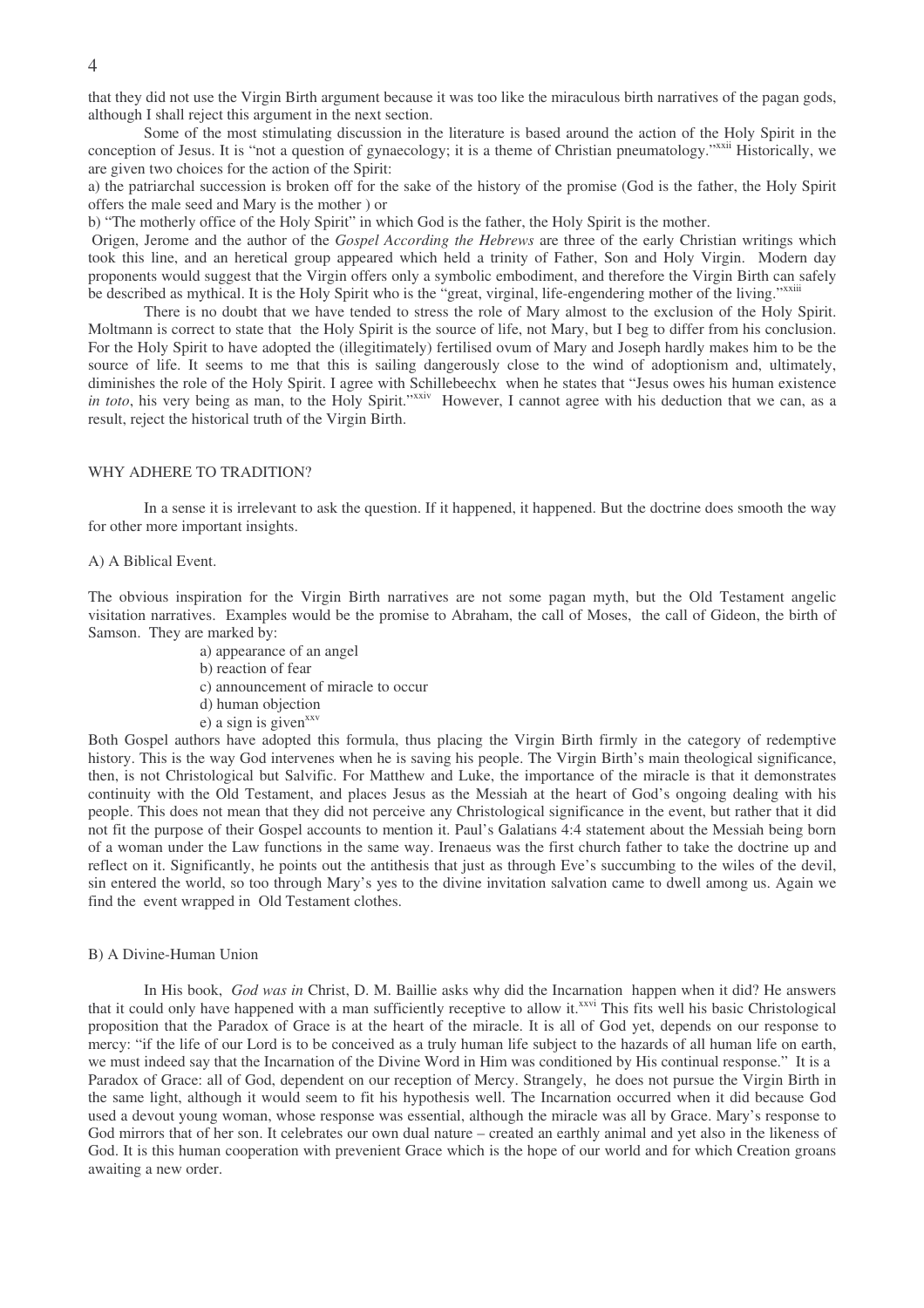# C) A Christological Insight

I am on less certain ground here. Given that the New Testament does not offer such connections, we should tread carefully. Historically the church chose to argue the merits of the natures of Christ without much reference to the Virgin Birth. Admittedly, the doctrine had its detractors, else the Protogospel of James would not have told a tale of the midwife confirming the Virgin Birth, but it was not a source of great dissension. It was used in the second century as a means of combating docetism. Jesus was born of the Virgin's body, and entered the world as truly human. It is only in more recent times that it has been used to argue in favour of Jesus' divinity, fearful that we have reduced Jesus to a merely human saviour. I am not unhappy with that. Anything which gives added force to our vision of Jesus, God and Man, is welcome. If it makes it easier to accept the doctrine by concentrating on his Virgin Birth, well let us do so. My only doubt is that given modern preoccupations with genetics, surrogate mothers and test-tube babies, we are too likely to get side-tracked.

However, I do feel that there is one aspect in which a new emphasis on the doctrine will help us redress a long standing imbalance in our doctrine of Salvation. Anselm has long been criticised for introducing a too juridical view of Salvation, a view largely taken up by Aquinas and the Western church ever since, most certainly in the Evangelical wing of the church. Yet earlier theologians saw salvific value in the Incarnation for its own sake. Our present Jesusdied-on-the- cross-for-your-sins" evangelism loses out on the fuller view of God redeeming humanity by assuming our form and raising our humanity to the heights of heaven. I will deal with this in the fourth sermon/study.

Gregory of Nazianzus' famous statement "what is not assumed is not healed; what is united with God is also saved," is accentuated by Jesus' unique entry into the world. By combining Mary's DNA with DNA produced by the Holy Spirit ( if that is how it happened, although it is only a guess ) we have a saviour who inherits the human condition and the royal line of David, while also being uniquely prepared to function as a human being in which the fullness of God dwells. I have been impressed by Weinandy's comment: "Ultimately, our salvation is unconditionally dependent upon the Son's assuming a humanity disfigured by sin and freely acting as a Son of Adam." XXVIII He tries to overcome the obvious limitation of kenotic theory ( if the second person of the Trinity emptied himself of all divine attributes to become human, how could he continue to sustain the universe? Who is left "looking after the shop"?) by stressing that Jesus divinity was filtered through our sin-weakened humanity: "only if Jesus became as we are, defiled by sin, could he, on our behalf, freely assume our condemnation and lovingly offer his holy and innocent life to the father in reparation for our sin".<sup>xxviii</sup>

# **CONLUSION**

"there has emerged a new humanity, drawing its life from God rather than from the world."xxix

I can find little reason to doubt the Virgin Birth in itself. Once we have admitted the Great Miracle of the Incarnation, how it happened is of secondary importance. Whether we believe that Mary's chromosomes where involved or not, is of less consequence than the belief that God performed the greatest of all miracles in a way which stood in line with thousands of years of Salvation History. The great promises and blessings of the Old Testament come to fulfilment, announced by the angel, through the life of a young prophetess by direct intervention of the Holy Spirit. By playing down the Christological element and stressing the continuity of the event with Old Testament revelation and redemption, the New Testament opens its chapter on the arrival of the kingdom of God in human life. By telling the story of the virginal conception it stresses the divine element of the episode and puts the emphasis on the Holy Spirit while still demonstrating the need for human acquiescence. I offer no killer proof text to make you believe in the miracle if you do not wish to, but I hope to show in the sermon series that it blends in seamlessly with the rest of Christian Theology, and its comfortable co-existence will probably be my strongest argument. The Virgin Birth is a buttress which helps to build the mighty temple of redemption. No more, but certainly no less.<sup>xxx</sup>

Peter James Cousins, Bangor: November 2003